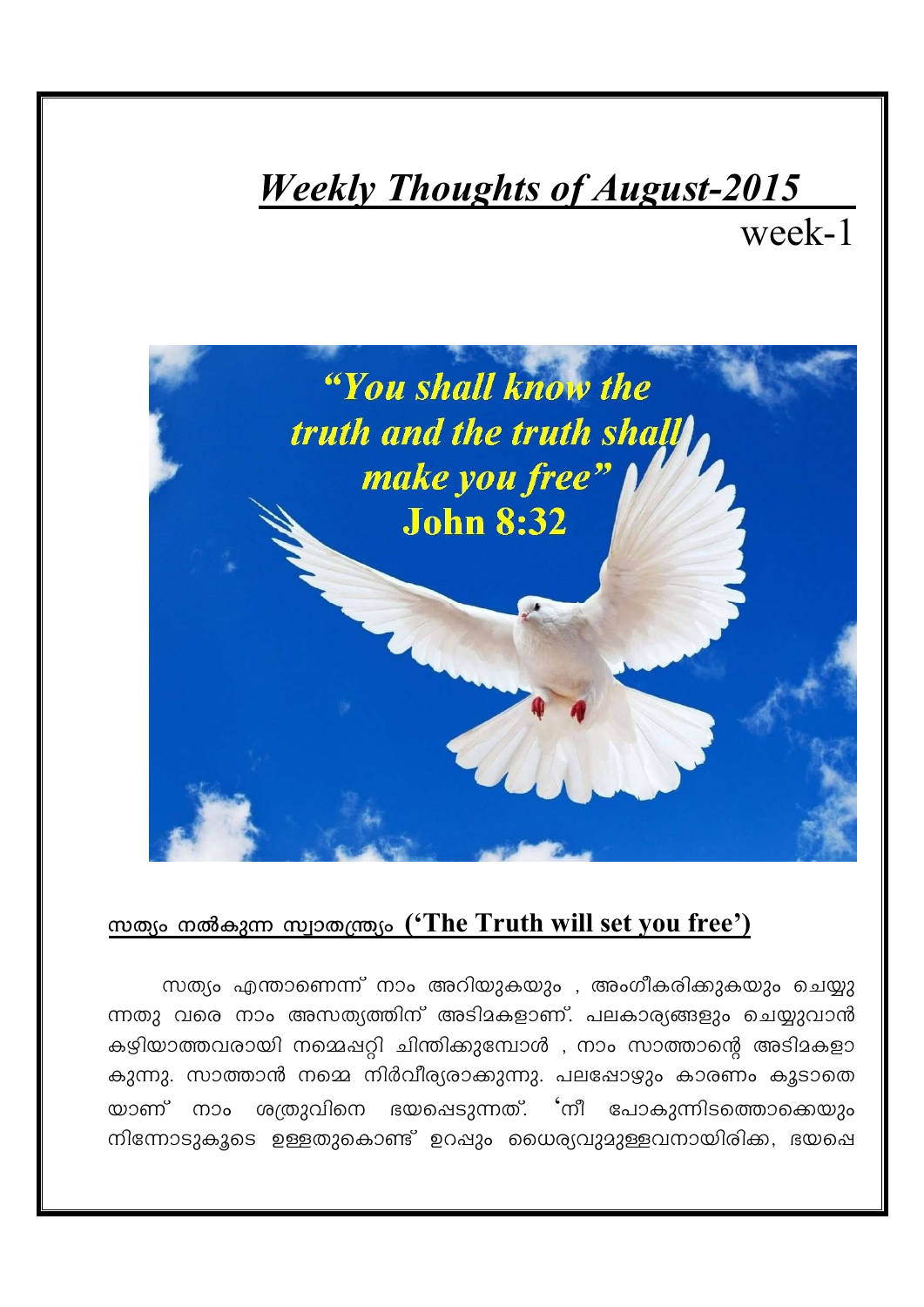ടരുത് , ഭ്രമിക്കയുമരുത്' എന്ന് യോശുവയെ ധൈര്യപ്പെടുത്തിയ ദൈവ ത്തിന്റെ വാക്കുകൾ യോശുവയും യിസ്രായേൽ ജനവും മറന്നു. അവർ യെരിഹോ നിവാസികളെ ഭയന്നു.ദൈവീക വാഗ്ദത്തം സത്യമാണ്. ഈ സത്യം മറന്നതിനാലാണ് അവർ ഭയത്തിനടിമകളായത്. അതായത് ദൈവീക സത്യം മറക്കുമ്പോൾ നാം അസ്വതന്ത്രരാകുന്നു. അതേസമയം യെരിഹോ നിവാസികൾ യിസ്രായേലിനെ ഭയപ്പെട്ടിരുന്നു. യഹോവയുടെ ദൂതൻ വീണ്ടും പ്രത്യക്ഷനായി യെരിഹോവിനെയും അതിലുള്ളതിനെയും യഹോവ അതിനായി എന്ത് ചെയ്യണമെന്നും നിങ്ങൾക്ക് തന്നിരിക്കുന്നു നൽകിയ നിർദ്ദേശം അവർ അംഗീകരിച്ചു, അനുസരിച്ചു. അപ്രകാരം സത്യം അംഗീകരി ച്ചവരുടെ മുൻപിൽ യെരിഹോ തകർന്നു വീണു. സത്യം നൽകിയ സ്വാതന്ത്യ <u>മാണ് യെരിഹോയിൽ കേട്ട ആർപ്പിന്റെ ശബ്ദം.</u>

ഇതുപോലെ യിസ്രായേലിനെ നടത്തിയ ഒരു ദൈവമുണ്ടെന്നും , യുദ്ധം ശൗലും യിസ്രായേൽ ജനമൊക്കെയും മറന്നു. യഹോവയ്ക്കുള്ളതെന്നും അതുകൊണ്ടാണ് ഏലാതാഴ്വരയിൽ ഫെലിസ്ത്യമല്ലനായ ഗോല്യാത്തിന്റെ വാക്കുകളിൽ യിസ്രായേല്യർ നാല്പതു ദിവസം ഭയന്നോടിയത്. യിസ്രായേൽ നിരകളുടെ ദൈവമായ സൈന്യങ്ങളുടെ യഹോവയുടെ നാമത്തിൽ ഫെലി സ്ത്യനെ നേരിടുവാൻ ധൈര്യം കാണിച്ച് ദാവീദ് എന്ന ഇടയബാലനാണ്. സിംഹത്തിന്റെയും കരടിയുടേയും കയ്യിൽ നിന്ന് തന്നെ രക്ഷിച്ചത് 'യഹോവ' എന്ന നാമമുള്ള സർവ്വശക്തൻ എന്ന സത്യം അവൻ അംഗീകരിച്ചതിനാലാണ് ഭയമില്ലാതെ ഫെലിസ്ത്യനെ നേരിടുവാൻ കവിണയും കല്ലുമായി ചെല്ലുവാൻ അവന് കഴിഞ്ഞത്. യിസ്രായേലിന്റെ ദൈവം തന്നെയാണ് അവരെ സ്വതന്ത്ര രാക്കിയത് എന്ന സത്യം അങ്ങനെ ദാവീദ് അവരെ മനസ്സിലാക്കി.

അസത്യംമാത്രം പറയുകയും , പ്രവർത്തിക്കുകയും ചെയ്യുന്ന ഭൂരിപക്ഷം രാഷ്ട്രീയ , സാമൂഹ്യ, മതസംഘടനകളും നേതാക്കളും മനസ്സിലാക്കുക സത്യം മാത്രമേ നമ്മെ സ്വതന്ത്രരാക്കുകയുള്ളൂ. സത്യത്തോട് അസത്യം എഷോഴും എതിർത്ത് നില്ക്കുന്നു. ഇവയുടെ നിലപാടുകൾക്കു തമ്മിലും വ്യത്യാസമുണ്ട്. അസത്യം താല്ക്കാലിക സന്തോഷവും ലാഭവും നേടിത്തരുന്നതിനാൽ പലരും എന്നും അടിമത്വത്തിൽ തന്നെ കഴിയുന്നു. സ്വാതന്ത്രത്തിനായിട്ട് ക്രിസ്തു നമ്മെ സ്വതന്ത്രരാക്കി,ആകയാൽ അതിൽ ഉറച്ചുനില്പിൻ എന്ന് പൗലോസ് നമ്മെ ബോധിഷിക്കുന്നു. പ്രീയരേ ! യെരിഹോയെഷോലെ കഠിനമായ പ്രതികൂ ലങ്ങൾ ആയാലും , ഗോല്യാത്തിനെഷോലെയുള്ള ശക്തൻമാർ എതിരേ വ യഹോവയുടെ നാമത്തിൽ നേരിടുക. 'ഞാൻ നിന്നോടു കൂടെ ന്നാലും യുണ്ട്' എന്ന് പറഞ്ഞ സത്യദൈവത്തെ വിശ്വസിക്കുക. അപ്രകാരം മൃതിയേ